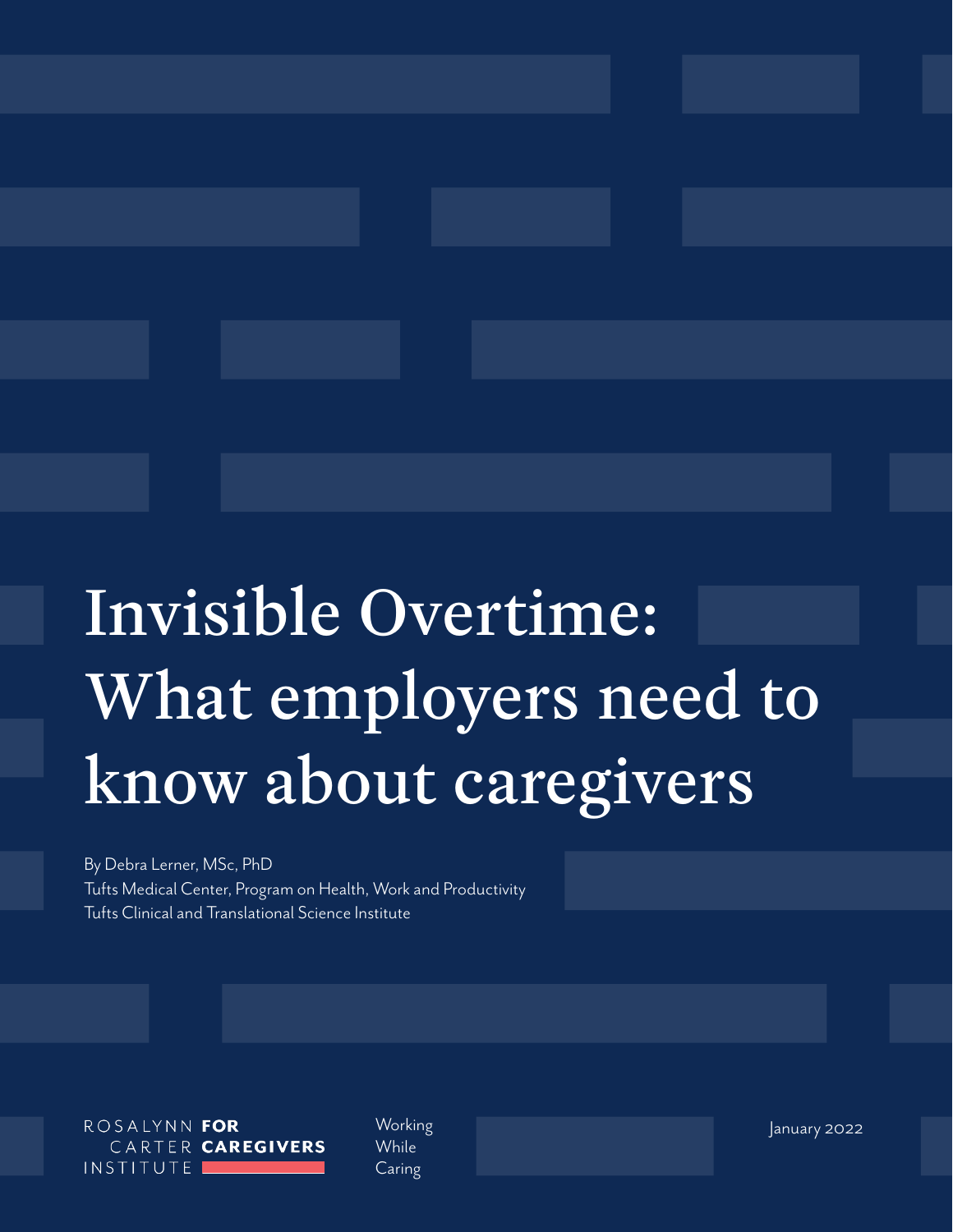## **INTRODUCTION**

Family caregiving is part of the fabric of life both nationally and globally. At some point in our lives, many of us will become family caregivers, assisting a loved one who needs help as a result of illness, disability or aging. Caregiving comes in many different forms, involving many different types of assistance and many different definitions of family.

**Like other aspects of family life such as parenting, family caregiving roles and responsibilities intersect with those from other life domains.** One domain is employment. In recent decades, there have been significant changes in family caregiving and employment that have far-reaching implications for caregivers and their families, communities, businesses and the nation. Since the 1990's (when statistical tracking began), the United States (US) has seen growth in the number of people engaged in family caregiving, the number of weekly hours they provide assistance, the difficulty of their caregiving tasks and their labor force participation rate. In contrast to previous generations when caregiving was mainly provided by stay-at-home mothers, wives and daughters, today tens of millions of family caregivers are employed, and most are working full-time. Family caregivers are our coworkers, managers, corporate executives, business owners, clients and customers. They hail from all industries and all geographic areas. When they are not working at a paying job, family caregivers typically are spending hours providing assistance or arranging for assistance and, in many cases, they are unable to hire additional help. These working caregivers, whom we will refer to as Caregiver Employees (CEs) are the focus of this white paper.

It is clear from research that family caregivers need help. Employed or not, family caregivers exhibit high rates of physical, emotional, and financial strain. These strains are related to the demands of caregiving. These demands include assisting with activities of daily living such as maintaining personal hygiene and preparing meals and instrumental activities of daily living such as managing finances, tracking medical claims and navigating the healthcare system. Increasingly, caregivers also are being asked to perform medically oriented tasks often with little or no training. Family caregivers themselves appear to be in poorer health than comparable non-

caregivers and many do not seek medical help or engage in self-care. Finally, they are often burdened with paying out-of-pocket expenses not covered by insurance.

The root causes of the growth in the number of CEs are not going away anytime soon. Like many other industrialized nations, the US is faced with an increasingly aging, chronically ill and disabled population. At the same time, more people are choosing to live out their later years at home in the community rather than in institutional settings. Additionally, more women than ever are in the labor market. Many families simply can't find affordable, high quality long-term care or home care alternatives. While the results of the COVID 19 pandemic on caregiving remain to be seen, is it reasonable to predict that the number of CEs will continue to grow.

As this white paper will discuss, family caregivers face challenges maintaining both caregiving and work roles and these challenges are costly. Recent reports have sounded the alarm to alert key stakeholders to the pressing need to better understand what is happening at the intersection of family caregiving and employment, and take action (Ding et al., 2020); (Fuller & Raman, 2019); (Body, 2020). However, because there are large gaps in information

It is clear from research that family caregivers need help. Employed or not, family caregivers exhibit high rates of physical, emotional, and financial strain.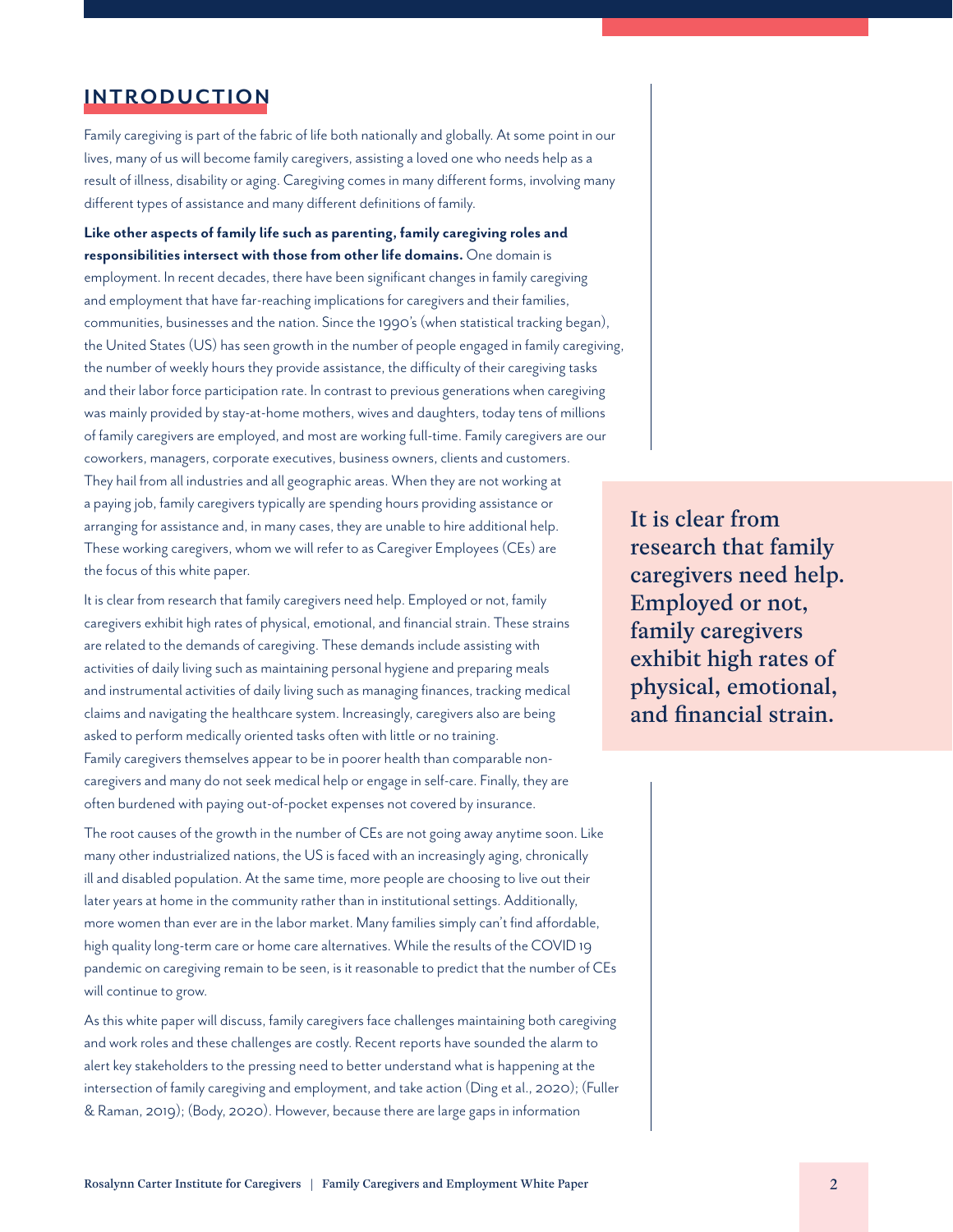about CEs and the workplace, many employers and policymakers are unaware of the issues (National Academies of Sciences & Medicine, 2016). Much of the currently available research on caregiving and work is outdated, consists of one-off studies that offer limited new knowledge, and single company studies with findings that are difficult for employers to apply. Also, progress towards addressing challenges is impeded by a lack of standardized metrics and methods, and too few longitudinal studies. What limited information is available on CEs is descriptive and general. For example, research rarely analyzes caregiving patterns according to occupational groups, access to employee benefits offerings, type of employer or industry. Evidence pertaining to workplace interventions for caregivers is practically non-existent. Thus, the research often fails to resonate with employers and lacks the nuances necessary for a company to act.

# **AIMS AND APPROACH**

Employers are in a race to attract and retain the best talent. Caregiving represents both a threat and an opportunity. The aim of this white paper is to update the relevant research on caregivers who are currently or recently employed. Unlike prior research, the information presented is intended to help employers and policymakers answer these key questions:

- **Why** do we need to know about employees who are or will become caregivers and about caregiving?
- **How** are the private and public sectors responding to these trends?
- **What** are the benefits and costs associated with different options? What could be done differently?

This white paper presents information curated from publications in the peerreviewed academic research literature and grey literature (which is not peerreviewed). It is not a systematic review. We considered publications to be eligible for inclusion if they addressed the topic of employee caregivers, informal (i.e., nonprofessional) caregivers and the workplace, and/or policies and practices related to informal caregivers and the workplace. Materials published between 2010 and 2021 were eligible, though this range was expanded to include publications between 2000 and 2010 that were directly on the topic of interest. We also found that publications about employee caregivers and the workplace were sometimes limited to discussing elder care or long-term care policies, and we included these as well.

Family caregiving overlaps with the broad topic of work/family policy. We included publications on that topic when they substantially addressed family caregivers of individuals with illness, disability or issues of aging. For example, we excluded publications primarily addressing parental leave policies. We also limited inclusion of disease-specific topics such as caregiving for patients with cancer or dementia. Finally, we excluded case studies, entirely qualitative studies, and those reporting on a single employer.

This white paper also relied on national survey results:

• National Survey of Caregivers, a survey of caregivers in US households conducted every five years for the American Association of Retired Persons and the National Alliance of Caregiving (AARP/NAC),

Employers are in a race to attract and retain the best talent. Caregiving represents both a threat and an opportunity. The aim of this white paper is to update the relevant research on caregivers who are currently or recently employed.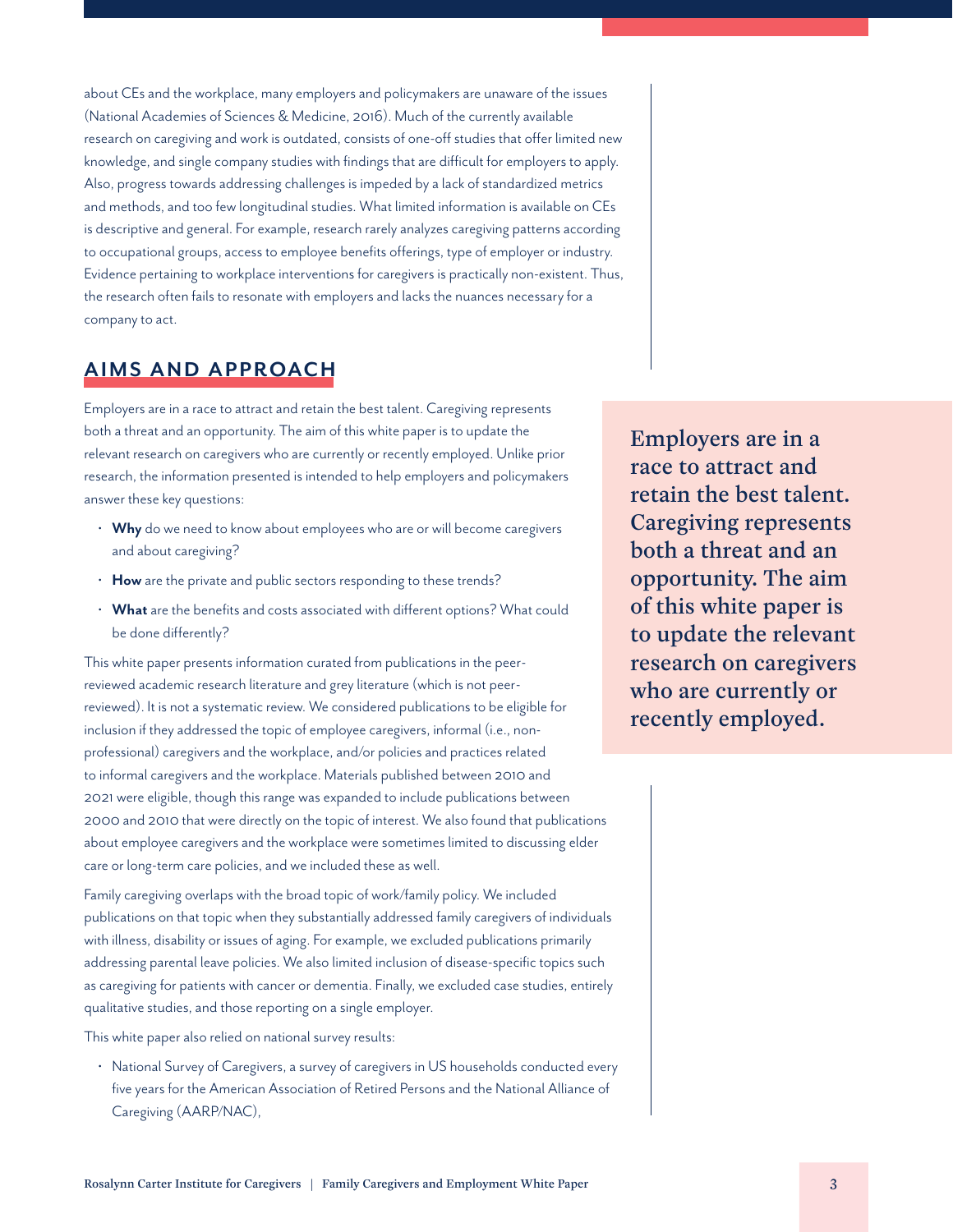- Gallup Healthways Well-being Index survey, which obtains a representative sample of the population in US households, including in 2010-2011 employment and caregiving statistics,
- US Bureau of Labor Statistics' American Time Use Survey (ATUS), which addressed eldercare in 2017-2018, and
- 2011 National Survey of Caregivers (NSOC) of Medicare beneficiaries.
- National Survey of Employers (NSE) from the Society of Human Resource Management (SHRM).

The surveys have certain definitional, methodological, and chronological differences that limit their comparability. Those focused primarily on caregiving supply limited information about caregiver employment.

# **EMPLOYEE CAREGIVING IS A WIDESPREAD PHENOMENON**

In 2019, there were roughly **258.4 million adults in the US**, of which **163.2 million were employed** (United States Bureau of Labor Statistics, 2019). Based on the results of four national surveys family caregivers comprise an estimated 18 and 22% of the US labor force.

Studies repeatedly find that the majority of CEs are employed fulltime. An estimated **60%** of CEs work at least 40 hours per week, **15%** work 30-39 hours per week and **25%** work fewer than 30 hours per week. The total average number of weekly work hours among CEs is 35.7 (AARP & National Alliance for Caregiving, 2020).

For the average CE, caregiving is similar in hours to having a demanding part-time job in addition to a paying job.

Caregiving roles and responsibilities sometimes last for years, and involvement can be ongoing or intermittent. Nationally, approximately one-third **(34%)** of CEs had been providing care for less than one year, **24%** for one to two years, **19%** for three to five years and **24%** for more than five years (AARP & National Alliance for Caregiving, 2020).

Information about CE occupations, employers and organizational characteristics is relatively sparse and based primarily on selfreport rather than rigorous classification. Surveys find that CEs are represented in all occupational categories, just over half are in hourly positions and a small portion are self-employed.

• In one national survey, most CEs **(31%)** reported that they worked in professional occupations, between **10 and 15%**, respectively, were either in service or management occupations, and **under 10%** worked in any other occupational categories (Witters, 2011).

#### **Caregiving and Employment**

In 2019, an estimated **53.0 million adults 18 years of age or older provided care in the past 12 months of which 61% were employed** and account for an estimated 21.8% of the employed population. *(AARP* & *National Alliance for Caregiving, 2020)*.

In a 2010-2011 survey of employed adults in US households, **an estimated 18% were CEs**, employed at least 15 hours per week and providing care for an elderly or disabled family member, relative or friend (Cynkar & Mendes, 2011), equivalent to an estimated 17.1% of US full-time employees (19.1 million individuals), *(Witters, 2011)*.

A 2017-2018 national survey of how Americans spend their time, estimated that 40.4 million people in the US ages 15 and older, 15.5% of the total US population were providing eldercare. **Approximately 63% of these caregivers were also employed, representing 15.5% of the total US employed population.** *(United States Bureau of Labor Statistics, 2019).*

In 2011, a national survey of caregivers of Medicare beneficiaries found that **half of the 17.7 million elder caregivers were employed** (8.7 million Americans) of which more than two-thirds were employed full-time. *(National Academies of Sciences & Medicine, 2016).*

In 2019, **CEs provided an average of 20 caregiving hours per week** while non-working caregivers provided on average just under 29 hours of care per week *(AARP* & *National Alliance for Caregiving, 2020)*.

CEs who share a home with a care recipient spend more hours on caregiving on average than CEs who live separately. Among CEs, **31% share a home with a care recipient**. Though lower than the 43% rate among non-working caregivers, this rate is not insignificant *(Feinberg et al., 2011)*.

In 2017-2018, the average CE providing eldercare spent approximately **14 to 15 hours per week** on care (*United States Bureau of Labor Statistics, 2019c).*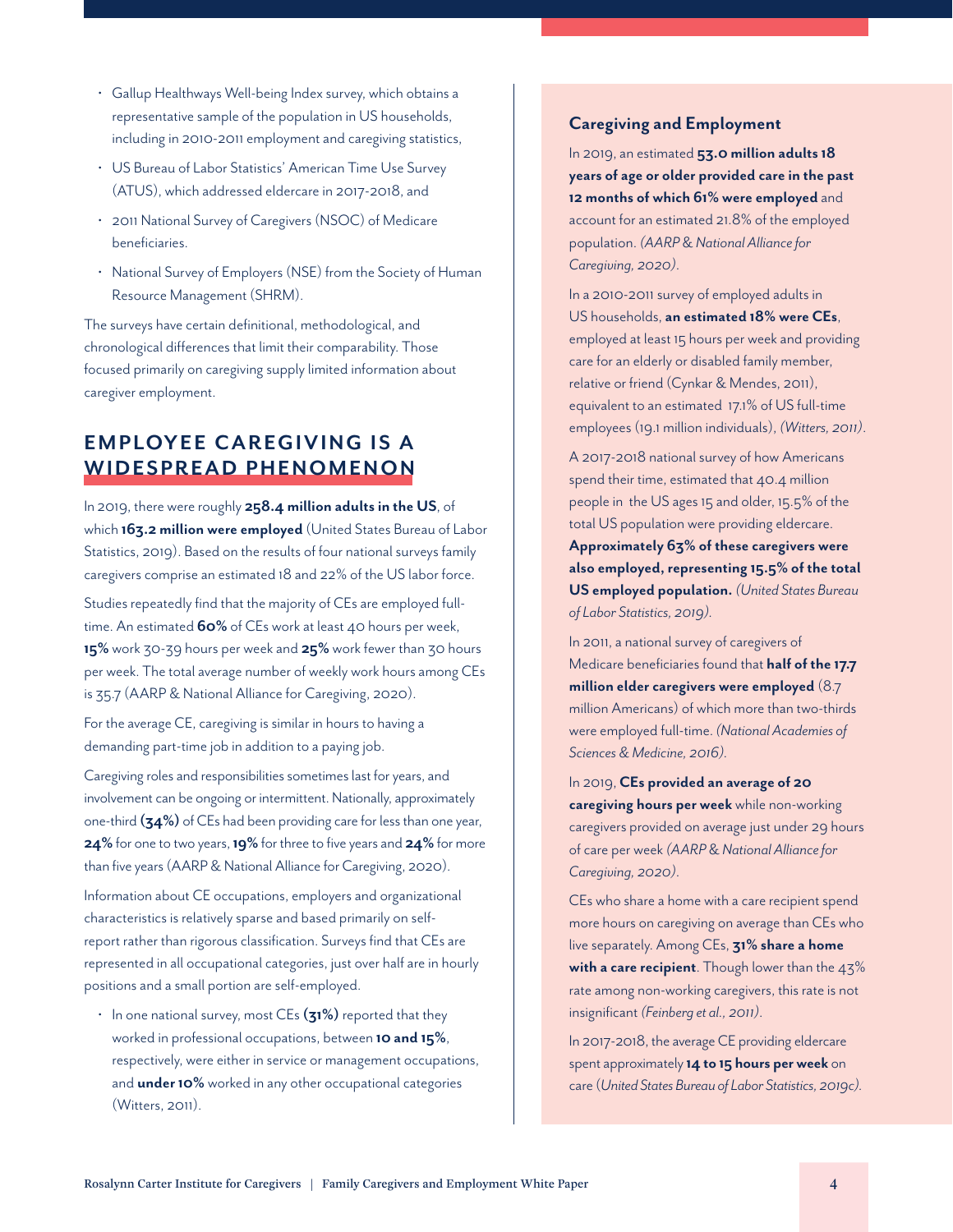- More than half **(54%)** of all CEs are paid on an hourly basis and **39%** are salaried, which is similar to all US workers. Generally speaking, salaried positions are associated with more generous pay and benefits (AARP & National Allliance for Caregiving, 2020)
- Fifteen percent of CEs are self-employed or business owners. Compared to the US population, caregivers have higher rates of self-employment, though the majority work for an external employer (AARP & National Alliance for Caregiving, 2020). It is not known whether caregiving responsibilities lead to more self-employment, or selfemployment leads to more caregiving.

# **EMPLOYED CAREGIVERS ARE DIVERSE**

Caregivers are represented across all employee demographic groups. Women, older adults, and racial/ethnic minorities are disproportionately represented among CEs. Table 1 compares the most detailed data available on the demographic characteristics of CEs, which are somewhat dated, to federal employment statistics from the same time period.

| <b>Population Group</b> | <b>US Labor Force</b><br><b>Participation Rate</b><br>$2011\ (\%)$ <sup>1</sup> | <b>Percentage of US Labor</b><br>Force 2010 or 2011 (%) <sup>1</sup> | <b>Percentage of Caregivers</b><br><b>Among the Employed</b><br>2010-2011 (%) <sup>2</sup> |
|-------------------------|---------------------------------------------------------------------------------|----------------------------------------------------------------------|--------------------------------------------------------------------------------------------|
| <b>All Americans</b>    | 58                                                                              | 59                                                                   | 18                                                                                         |
| Gender <sup>3</sup>     |                                                                                 |                                                                      |                                                                                            |
| Male                    | 64                                                                              | 53                                                                   | 16                                                                                         |
| Female                  | 53                                                                              | 47                                                                   | 20                                                                                         |
| Age <sup>4</sup>        |                                                                                 |                                                                      |                                                                                            |
| $18 - 29$               | 62                                                                              | 23                                                                   | 13                                                                                         |
| $30 - 44$               | 86                                                                              | 33                                                                   | 15                                                                                         |
| 45-64                   | 68                                                                              | 40                                                                   | 22                                                                                         |
| 65 or Older             | 16                                                                              | 5                                                                    | 16                                                                                         |
| Race <sup>3,4</sup>     |                                                                                 |                                                                      |                                                                                            |
| White/Caucasian         | 59                                                                              | 81                                                                   | 17                                                                                         |
| African American/Black  | 52                                                                              | 12                                                                   | 21                                                                                         |
| Asian                   | 60                                                                              | 5                                                                    | 14                                                                                         |
| Ethnicity <sup>3</sup>  |                                                                                 |                                                                      |                                                                                            |
| Hispanic/Latinx         | 59                                                                              | 15                                                                   | 20                                                                                         |

## **Table 1. Labor Force Participation in the US and Percentage of Full and Part-Time Employed Who Are Family Caregivers**

1 Employment statistics were obtained from the following sources: US Bureau of Labor Statistics. Table 1. Employment status of the civilian noninstitutional population by age and sex, 2010 annual averages and Labor Force Characteristics by Race and Ethnicity, 2011 August 2012 Report 1036.

<sup>2</sup> Cynkar and Mendes, 2011.

<sup>3</sup> Statistics are for 16 years of age or older.

4 US employment statistics for ages 16-17 and additional racial groups were not reported because corresponding caregiver prevalence rates were not available.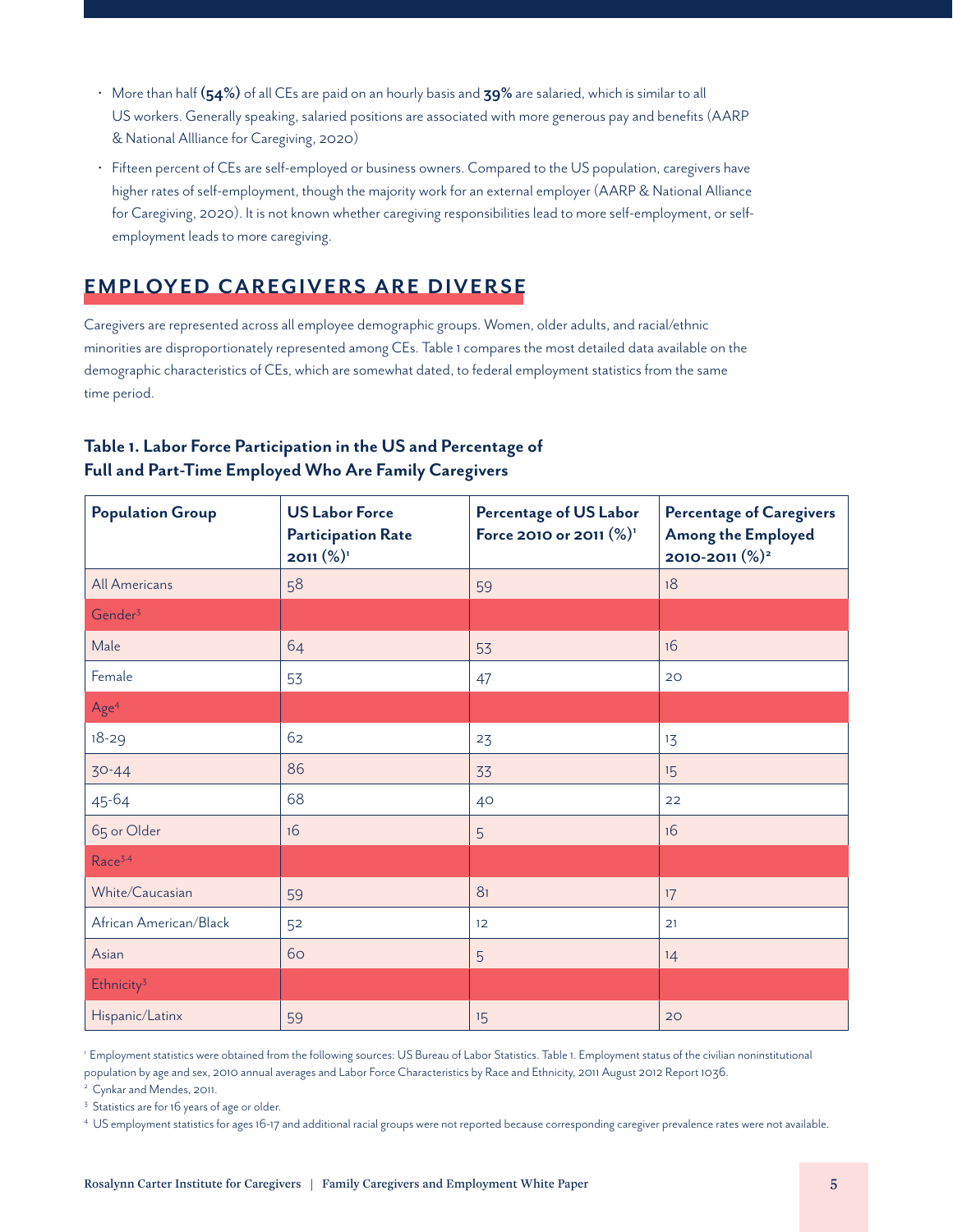# **NEGATIVE WORK OUTCOMES ARE COMMON AMONG EMPLOYED CAREGIVERS**

Research has found that CEs frequently perceive that their work, careers, and productivity have been disrupted by caregiving. They also identify positive aspects of working while being a caregiver, but these have been examined to a considerably lesser extent (Calvano, 2013).

Caregiver research covers a wide range of different employment outcomes including changes in employment status, work hours, earnings and work performance and work productivity. These outcomes are intertwined with economic well-being at the individual, family, employer and national levels.

#### **Self-Reported Work Impacts**

In multiple waves of the AARP/NAC survey, CEs are asked to report on the presence or absence of certain work impacts. The majority of CEs **(61%)** in the 2019 cohort, as in prior cohorts, **experience caregiving as disruptive to employment**. Because of caregiving, more than half of the CEs **(53%)** had to start work late or leave work early, **15%** reduced their work hours and **14%** took a leave of absence. A group of **8%** received a warning about work performance or attendance (AARP & National Alliance for Caregiving, 2020).

The Gallup Healthways survey of employed adults found that **one-fourth of the CEs felt that caregiving was preventing them from increasing their work hours** (Witters, 2011). The same survey also found that in the past year, more than one-third of the CEs **(36%)** were absent between one and five workdays and **30%** six or more days. CEs missed work an average 6.6 days in one year due to caregiving (Witters, 2011).

Job turnover is another important work impact. In a recent survey of CEs (Fuller & Raman, 2019), **almost one-third of survey respondents reported that they had voluntarily left a job at some point during their careers because of their caregiving responsibilities**. The main reasons given for leaving were: an inability to find affordable paid help **(53%)**, an inability to find high quality help **(44%)** and difficulty meeting work demands due to increased caregiving responsibilities **(40%)**. Also, perhaps foreshadowing future turnover, **80%** of CEs felt that their caregiving had affected their productivity mostly by preventing them from performing at their highest level of capability (Fuller & Raman, 2019). This implies that a large number of CEs regard their performance as sub-optimal compared to what they could achieve but not substandard relative to what others achieve.

Difficulty functioning effectively at work is another important work outcome and is related to work productivity. Functional outcomes are sometimes bucketed into effects known as "presenteeism" (deficits in at-work functioning) and absenteeism (time spent not functioning at work); (Lerner et al., 2020). Functional outcomes in work are the result of the interaction between the worker, their job, the physical and psychosocial work environment, and organizational culture. Table 2 reports on functional outcomes and work productivity loss in a large national sample of CEs employed 10 hours per week or more.

CEs had difficulty functioning at work approximately **40%** of the time in the prior month. Difficulties affected CE performance of time management at work, physical tasks, mental and

Because of their caregiving responsibilities:

53%

had to start work late or leave work early

15%

reduced their work hours, and

14%

took a leave of absence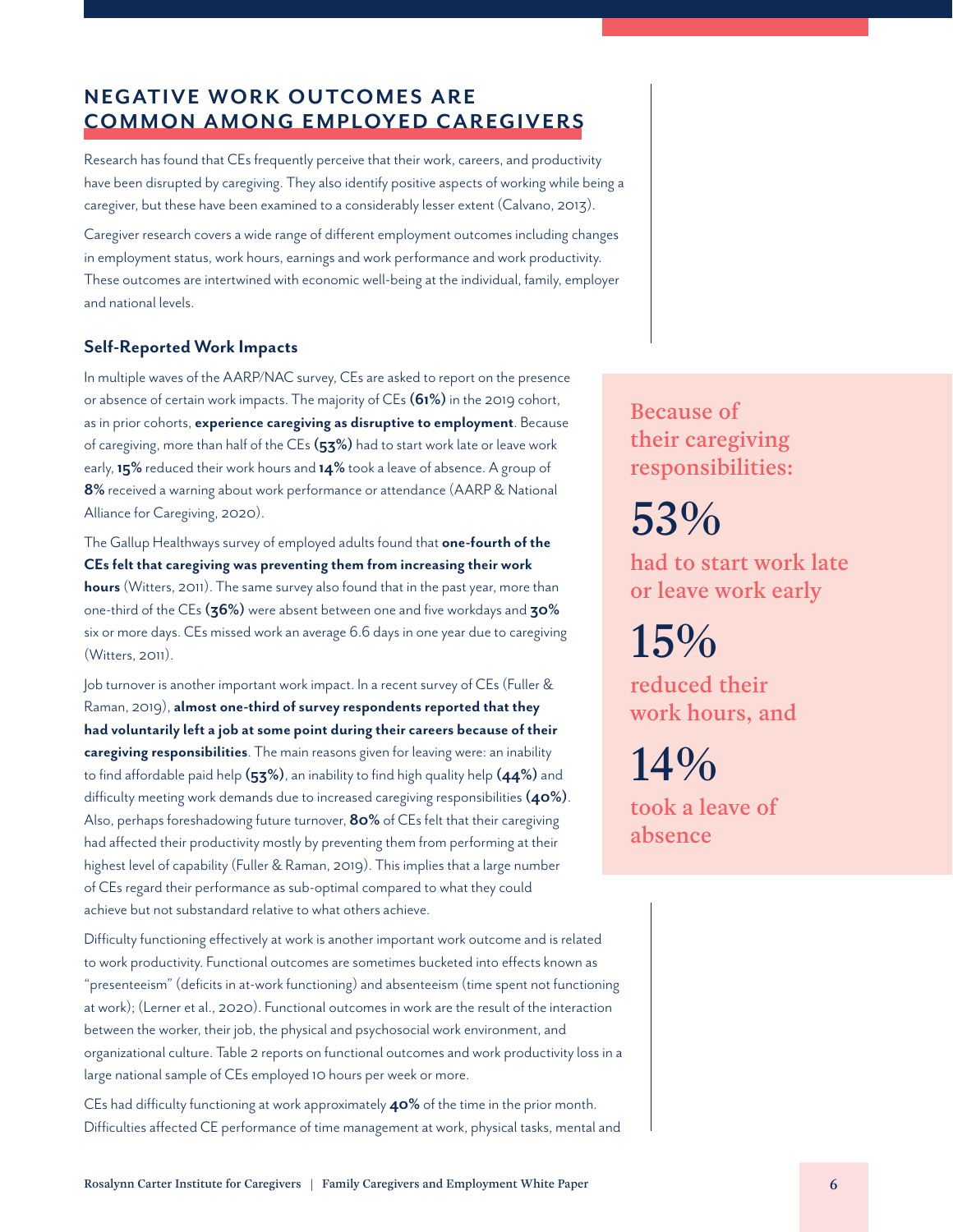#### **TABLE 2. Unadjusted Indirect and Direct Costs of Caregiving** *(Source: Lerner, et al. 2020)*

| <b>Indirect Costs</b>                                                           | <b>Missing</b> | <b>Employed Caregiver N=1,070</b> |
|---------------------------------------------------------------------------------|----------------|-----------------------------------|
| <b>Indirect Costs</b>                                                           |                |                                   |
| Work Limitations Due To Caregiving, At-Work<br>Productivity Loss (Presenteeism) |                |                                   |
| Time Management, Mean (SD)                                                      | 97             | 43.8(19.7)                        |
| Physical Tasks, Mean (SD)                                                       | 115            | 38.1(21.9)                        |
| Mental-Interpersonal Tasks, Mean (Sd)                                           | 114            | 38.1(15.6)                        |
| Output Tasks, Mean (SD)                                                         | 133            | 39.4 (18.3)                       |
| Percentage Productivity Lost Due To Presenteeism,<br>Mean (SD)                  | 171            | 10.7(4.1)                         |
| Annualized Cost, Mean (SD)                                                      | 75             | 5,280.7 (2,090.6)                 |
| Absence Days Missed Per Month, Mean (SD)                                        | 119            | 3.2(3.7)                          |
| Percentage Productivity Lost Due To Absenteeism Mean<br>(SD)                    | 120            | 2.2 (3.0)                         |
| Annualized Cost, Mean (SD)                                                      | $\circ$        | 1,123.0(1,398.7)                  |
| <b>Direct Costs to Caregivers</b>                                               |                |                                   |
| Imputed Unpaid Caregiving Hours (Mean, SD)                                      | $\circ$        | 14.6(10.6)                        |
| Annualized imputed cost of unpaid caregiving hours,<br>mean (SD)                | $\circ$        | 18,952.7 (13,732.3)               |
| Total direct out-of-pocket costs, mean (SD)*                                    | $\circ$        | 20, 234.9 (14, 481.8)             |

\* All costs are annualized and based on the United States Bureau of Labor Statistics estimated annual average hourly wage of \$25 per hour for 2018. Indirect costs reflect costs due to lost productivity from absenteeism and presenteeism measured with the Caregiver Work Limitations Questionnaire. Direct caregiving hours costs reflect costs accrued by the caregivers if they were paid for their unpaid caregiving hours. The \$25 per hour rate was used to estimate costs. Total direct out-of-pocket costs reflect non-medical expenses such as related to maintaining the household for care recipients.

interpersonal tasks and those related to output (work quality, quantity and timeliness; Table 2). As a result of this reduced performance, the estimated average productivity loss due to presenteeism per CE was almost **11%** and the average annualized at-work productivity cost per CE was **\$5,281**, which assumed conservatively an hourly pay rate of \$25. CEs also missed an average of **3.2 workdays** in the prior month, for an estimated average productivity loss of **2.2%**. The average annualized cost for absenteeism was **\$1,123 per CE**. While productivity costs are generally borne by the employer, CEs are also likely to feel the impact on compensation and other rewards.

Table 2 also reports on the direct costs of caregiving to the CE. It includes the estimated cost to CEs for their unpaid caregiving time and their out-of-pocket costs accrued from purchasing household goods and services and other resources for the care recipient. Payments did not include medical care, durable medical equipment, prescriptions and insurance premiums. In this study, unpaid CE care in the prior year was valued at approximately \$19,000 and **CEs paid an average of just over \$20,000 out-of-pocket in the prior year**.

In addition to the outcomes already discussed, emerging research indicates that CEs frequently perceive that they are at risk of bias and discrimination and unwanted employment consequences.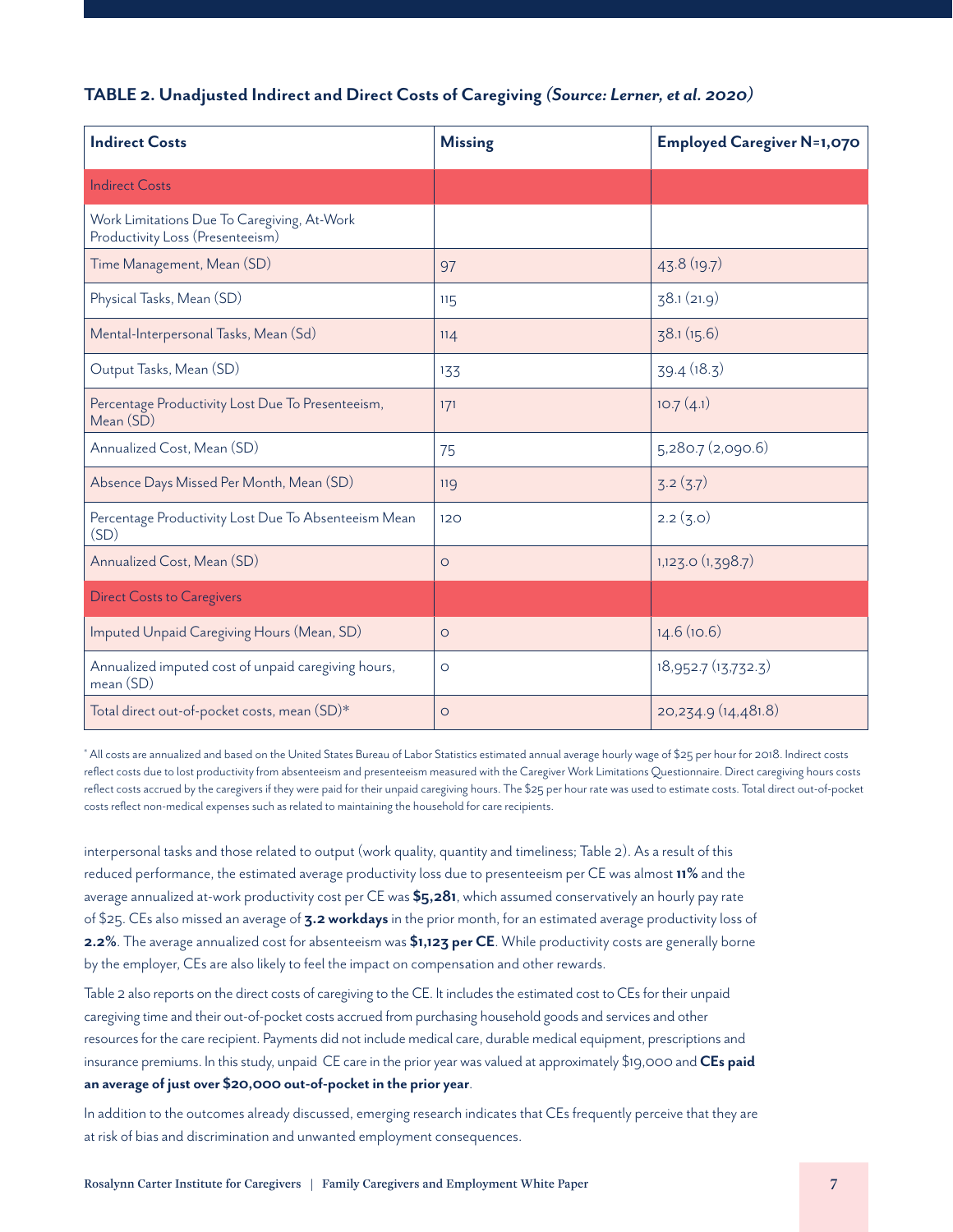Employers as well as CEs may not be aware that multiple regulations already are in place that offer CEs some protections (United States Equal Employment Opportunity Commission, 2009). A recent study found that the volume of family responsibility discrimination (FRD) litigation, which encompasses claims related to caregiving, had increased dramatically in the past 10 years compared to the prior decade; a trend that shows no signs of abating (Calvert, 2016). Based on this detailed review of more than 4,000 FRD cases, the authors found that most were complaints related to pregnancy or maternity leave, and the rest were about caregiving: **11%** involved elder care, **9%** involved care for sick children, **6%** for care of a sick spouse and **5%** for care of a person with a disability (Calvert, 2016).

#### **Economic Analyses of Work Impacts**

While there is a high degree of consistency in self-reported work impacts, economic studies, which focus on outcomes such as employment status, weekly work hours and return to work after a period of unemployment have offered more mixed findings. Some have found support for the harmful effects of caregiving on labor force participation; others have not. In fact, several recent studies have not found strong associations between caregiving and labor force participation. Specifically, a study of parental and spousal caregiving using several waves of Health and Retirement Study data (for adults 51 or older) concluded that caregiving has a small effect on employment status, wages or hours, and that the likelihood of working is somewhat decreased by caregiving for women but not for men (Butrica & Karamcheva, 2018). A separate systematic review of the evidence reached similar conclusions on employment but found a threshold effect of caregiving hours: a relatively high number of care hours was associated with fewer work hours (Bauer & Sousa-Poza, 2015).

Researchers generally agree that labor force participation is influenced by many variables, which have not been sufficiently studied (Fuller & Raman, 2019); (Beauregard & Henry, 2009), including the characteristics of individuals, their caregiving role and requirements, their jobs and work organizations and their communities (e.g., availability of health care and supportive services).

Despite some open questions, and considering the full range of research on caregiving and employment, the main conclusion is that employment repercussions are common occurrences for employed family caregivers.

# **INTERVENTIONS ARE NOT FIT FOR PURPOSE**

This section summarizes research regarding the current status of services and resources, policies and practices that potentially prevent or reduce work-related repercussions, highlighting approaches that are relevant to the workplace. Most of the existing research was completed before the COVID-19 pandemic, which has introduced significant changes in how we work.

Studies provide information about the prevalence of some of these approaches, but gaps remain on issues such as the degree to which these approaches are aligned with CE preferences and needs, are accessible and available to certain groups of CEs, and their

Most caregiving complaints in family responsibility discrimination litigation were related to pregnancy or maternity leave, and the rest were about caregiving:

11% involved elder care

9% involved care for sick children

 $6%$ 

for care of a sick spouse

 $5\%$ for care of a person with a disability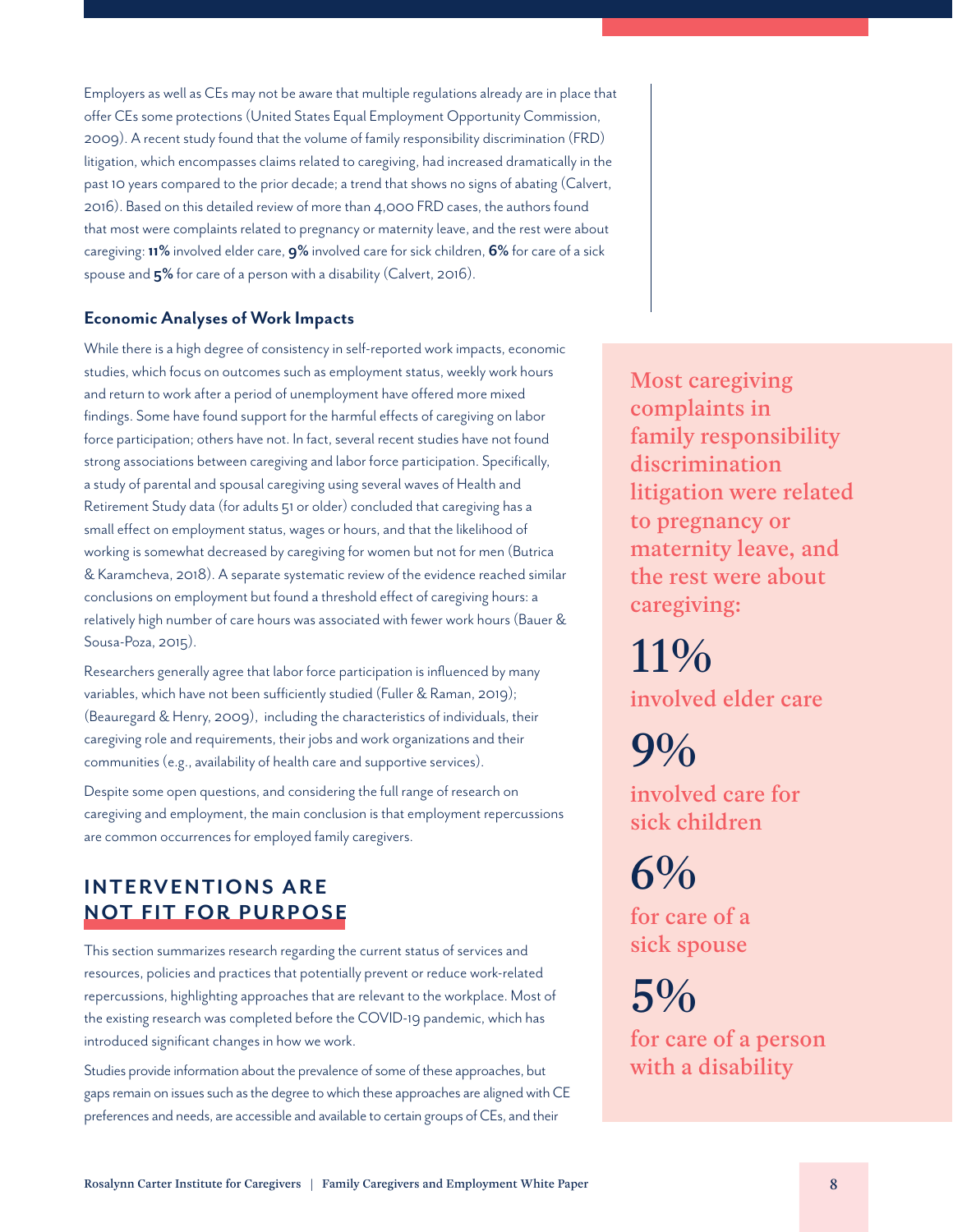outcomes at the CE and organizational levels. Access and availability are key concerns because in the US employee benefits are highly variable by size of the employer, industry sector and employee group, with part-time, hourly and low-wage workers having the least access to certain benefits.

#### **Employee Leave**

Employee leave policies are considered a cornerstone of a caregiver friendly workplace (Feinberg, 2013). Caregivers need to be able to take time off from work and that need could take the form of day or part of a workday or an episode consisting of several days or weeks, and this need could begin and end within a circumscribed time period or be intermittent, planned or unplanned. These variable and often unpredictable patterns of caregiving make it somewhat distinct from other family leave needs such as those involved in the birth or adoption of a child or bereavement. Most US companies do not have leave policies that can accommodate the range of needs for caregiving leave.

US employers with 50 or more employees are covered under the rules of the Family and Medical Leave Act of 2013, which allows workers employed for at least 12 months to take job-protected unpaid leaves of absence for up to 12 weeks to care for a spouse, child, or parent, and up to 26 weeks to care for an injured member of the military. In 2012, approximately 44% of the private sector labor force was not eligible for FMLA coverage (Jorgensen & Appelbaum, 2014). In addition to the gaps in who is covered, there is a high degree of consensus that the FMLA simply does not go far enough to address caregivers' needs for leave. Its maximum duration of leave, restrictions on who the leave is being taken for, and the loss of income involved make it a poor fit for some caregivers, particularly among workers who can't afford to not work, are problematic. Some states and employers now offer expanded coverage, which has helped to address some of these shortcomings and fill in gaps (Mudrazija & Johnson, 2020).

As of 2019, eight states and the District of Columbia have experimented with implementing paid leave policies (National Partnership for Woman & Families, 2019). These typically are funded through employer contributions and provide wage replacement for eligible employees. Evidence from program evaluations in California, New Jersey, Massachusetts and Rhode Island suggest that employees who took advantage of the benefit were satisfied and employers did not find the program to be burdensome. Utilization barriers such as a lack of awareness of the program and employee concern about job repercussions remain challenges.

Policy analysts have also advocated for solutions that address income loss during periods of extended leave. One such proposal would relax state unemployment insurance requirements (e.g., providing documentation of active job searching), which could enable caregivers to receive income while temporarily off the job (Ben-Ishai et al., 2015). The Social Security Caregiver Credit Act has been introduced in various forms since approximately 2013 and would give caregivers an earnings history for the time they are away from work providing dependent care for a limited number of years (Gonzales et al., 2015).

In private industry, approximately **75%** of full-time employees and **16%** of part-time employees are eligible for some type of paid leave, though the prevalence of leave policies tailored for caregivers has not been tracked and presumably is small (Van Giezen, 2013). Studies suggest that even when available, certain barriers have prevented CEs from taking advantage of their

Caregivers need to be able to take time off from work and that need could take the form of day or part of a workday or an episode consisting of several days or weeks, and this need could begin and end within a circumscribed time period or be intermittent, planned or unplanned.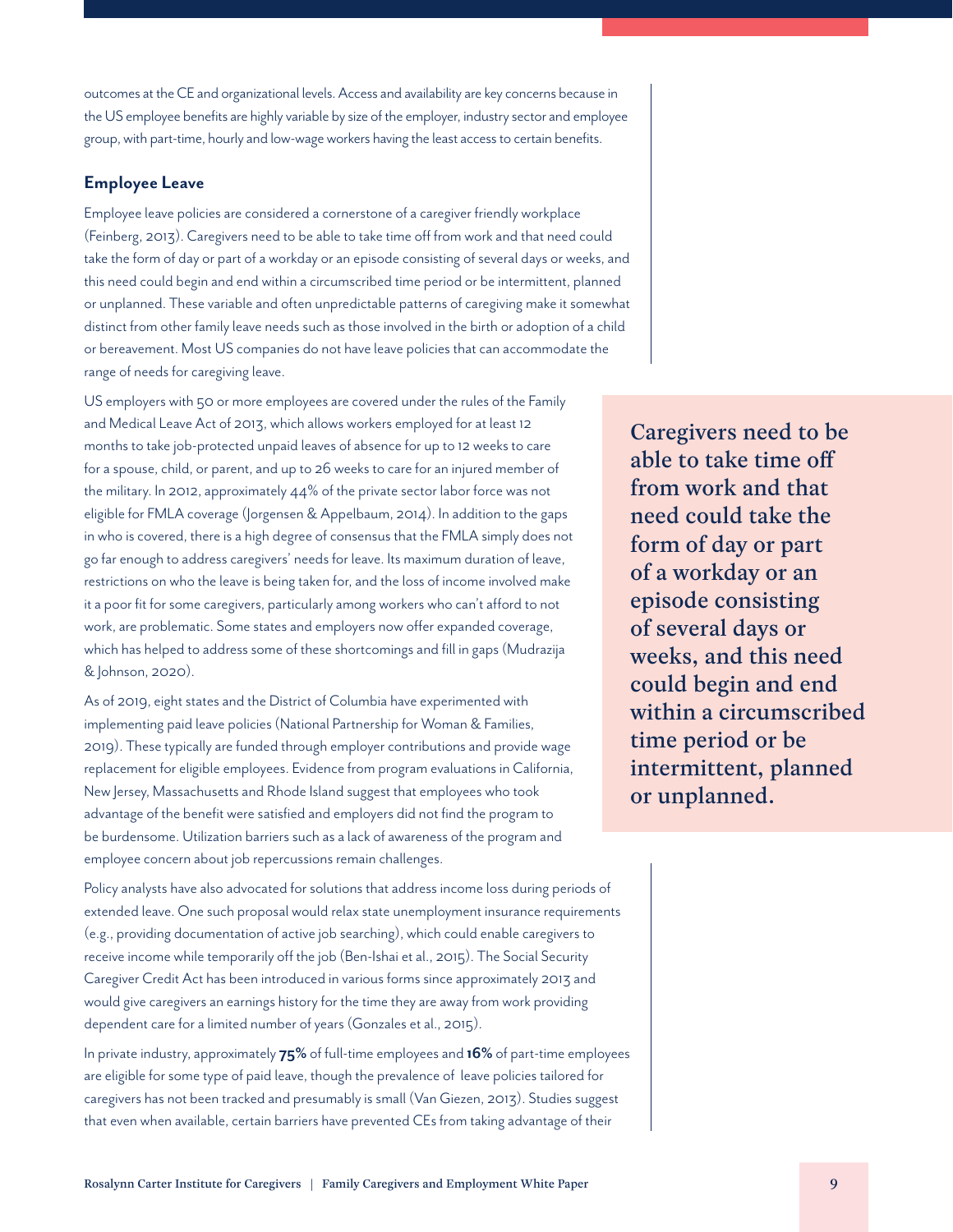paid leave benefits. One survey of CEs from many different companies reported that paid leave was the most frequently used caregiver benefit but that only **55% of those eligible had taken advantage of it** (Fuller & Raman, 2019). The National Survey of Employers (NSE), a large panel survey of companies with more than 50 employees in the private and public sectors, conducted by the Society of Human Resource Management (SHRM) (Matos et al., 2016), found that the average maximum number of weeks of parental or caregiving leave in 2016 was about the same as in 2012. In at least 90% of the companies, employees were allowed to take job-protected paid days off such as sick or personal days to care for spouses, parents or children. The rate declined substantially when the request was for the care of a more distant relative or domestic partner. A sizeable portion of employers also reported that supervisors acted as gatekeepers to paid leave, and were permitted to ask employees for their reasons for requesting time off. Other employers had "needsblind" leave policies and practices. More than a third **(38%)** of employers indicated that supervisors evaluated the employee's reasons for the request. Finally, only **25%** of employers had made a specific effort to keep employees informed about the benefits available for managing work and family responsibilities.

#### **Flexible Work Arrangements**

Flexible or alternative work arrangements are also widely considered a cornerstone of CE policy. Flexible work arrangements are often touted as being a key mechanism for alleviating work-family conflicts and more generally for achieving benefits such as improved hiring, retention and work productivity. Research from a variety of different fields doesn't fully support these assertions. However, all of the research was conducted before the start of the COVID 19 pandemic and it is not known how well these results will generalize to today's workers and companies.

SHRM has studied the availability of several types of flexible work arrangements. Flex time options include giving employees choices in managing their own time including when they work and how they use their time at work, use of part-time or part-year schedules, ability to have time away from work for caregiving, ability to take time off and the like. Flex locations include giving employees the ability to choose where they work. Flex careers include ability to make decisions about exiting or re-entering the workforce. A culture of flexibility refers to awareness in the workplace, particularly among supervisors, about flex policies.

When employers were asked about the availability of these options for caregivers in 2016, the most commonly used options were those allowing employees to take time off during the workday without losing pay (47% of companies). Least common in this pre-pandemic period were work from home options, which were allowed in under 10% of companies. Jobs with flexible schedules or work locations tended to be available only to CEs in salaried positions.

Another survey of work arrangements in the US economy over the past 20 years found that they have been relatively unchanged (Mas & Pallais, 2020). Most jobs (pre-pandemic) were still traditional in how they were structured. A key finding was that jobs with schedule or location flexibility tended to be less family-friendly (e.g., not sufficiently reducing conflict between work and family life) and, therefore, women were less likely to choose these jobs and more likely to work part-time. Flexible schedules were associated with higher job demands.

One survey of CEs from many different companies reported that paid leave was the most frequently used caregiver benefit but only

# 55%

of those eligible had taken advantage of it.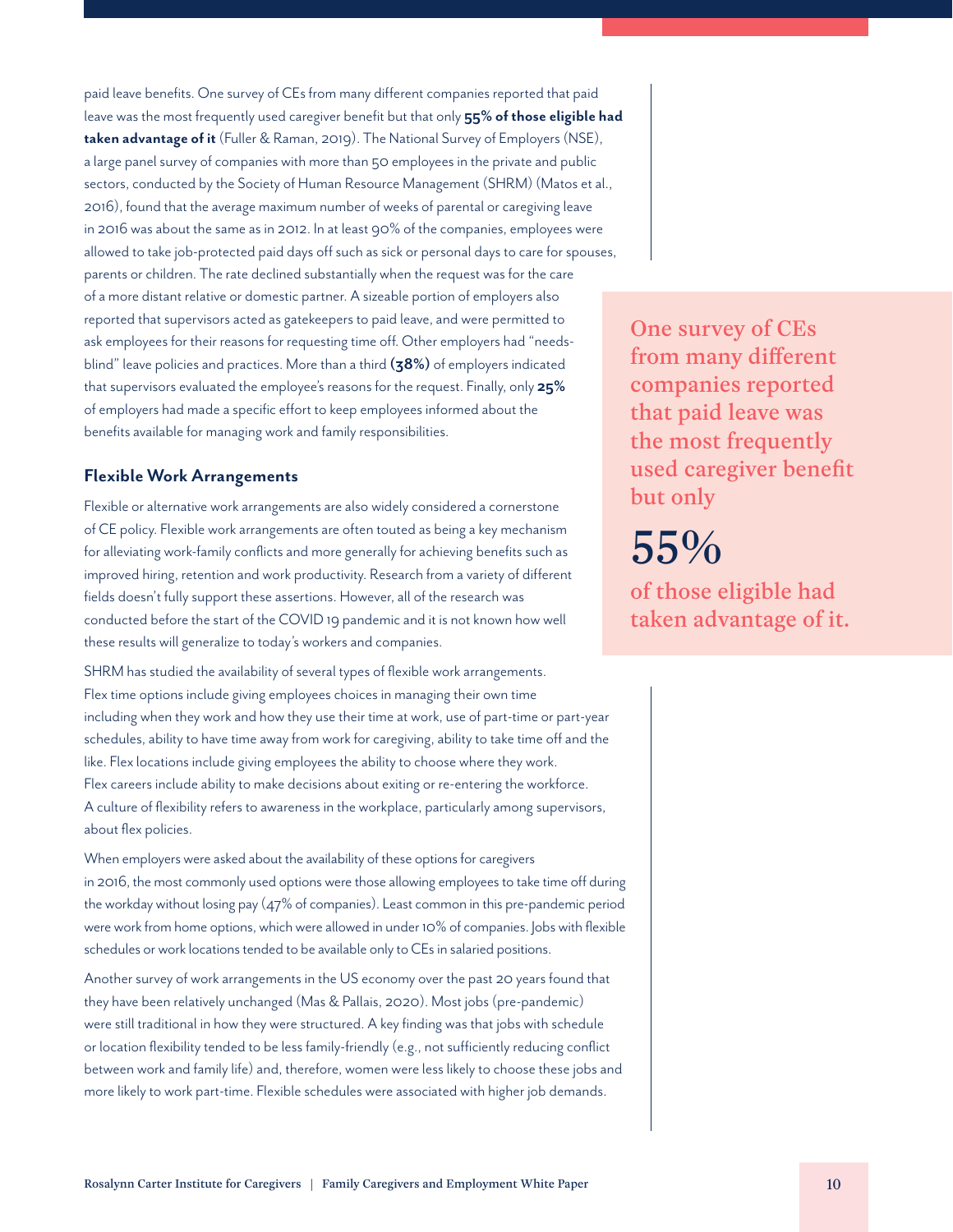Rosalynn Carter Institute for Caregivers | Family Caregivers and Employment White Paper 11

While flexibility in work schedules and location were assumed to contribute to work-life balance, this study did not find that workers in more flexible jobs had less stress or fewer family life interruptions than women in traditionally structured jobs.

#### **Cross-Over Benefits**

A variety of employee benefits, which were not specifically designed to reduce the burden of caregiver, have the potential to do so. Both employees and employers may not be taking full advantage of these. One is the dependent care account, which sets aside a specified amount of job earnings each year as pre-tax dollars to cover expenses such as childcare. Employees may not be fully aware of the costs involved in caregiving and the value of setting aside funds. Employer-sponsored long-term care insurance is another type of employer-sponsored benefit though it is not widely available and employee uptake has been limited due to cost. However, long-term care insurance plans may be another vehicle for caregiver support. For example, plans may be modified to include provisions to pay family members for caregiving time and costs. Employers are also likely to be overlooking the potential value of keeping employees informed of Medicare and Medicaid offerings for their qualified care recipients. Some public insurance benefits such as hospice and respite care, as well as the emerging consumerdirected benefit options that allow care recipients to designate and reimburse a family member as a paid helper, could have a positive impact on CEs (Kaye, 2014). Generally, employers could do more to increase awareness of benefits and how to use them as well as to ensure that the benefits they sponsor include provisions to address care recipient and caregiver needs.

#### **Caregiver-Focused Service Lines**

Finally, a variety of innovations are occurring in the private-sector to enhance caregiver supports and resources including new companies in the caregiver market space and new service lines within existing businesses such as health insurers, health care provider organizations and Employee Assistance Programs (EAPs). In the eldercare space, studies find that the majority of US companies offer some form of assistance to employees though not necessarily all employees (Calvano, 2013); (Dembe et al., 2008). The most common forms of assistance include information, education and referral services, while direct financial assistance and care management are less common. Currently, little is known about private-sector services, including their utilization, effectiveness and costs.

# **NEXT STEPS**

This white paper highlights the large number of current and future CEs across all employee and employer subgroups, the documented consequences resulting from attempting to blend caregiving and work, and the limited amount of progress in implementing effective solutions. These provide a powerful rationale for why addressing caregiving is a business imperative and relevant to business leaders. However, there are still gaps in knowledge. We know a great deal more about the human and economic costs of caregiving, but little about the costs and benefits of solutions to reduce the burden on CEs and their employers. To have an impact, the pace of CE-relevant and employer-relevant research will have to increase but there are likely many lessons that already can be learned. Employers have gained a great deal of experience implementing benefits under the work-family practices

Employers could do more to increase awareness of benefits and how to use them as well as to ensure that the benefits they sponsor include provisions to address care recipient and caregiver needs.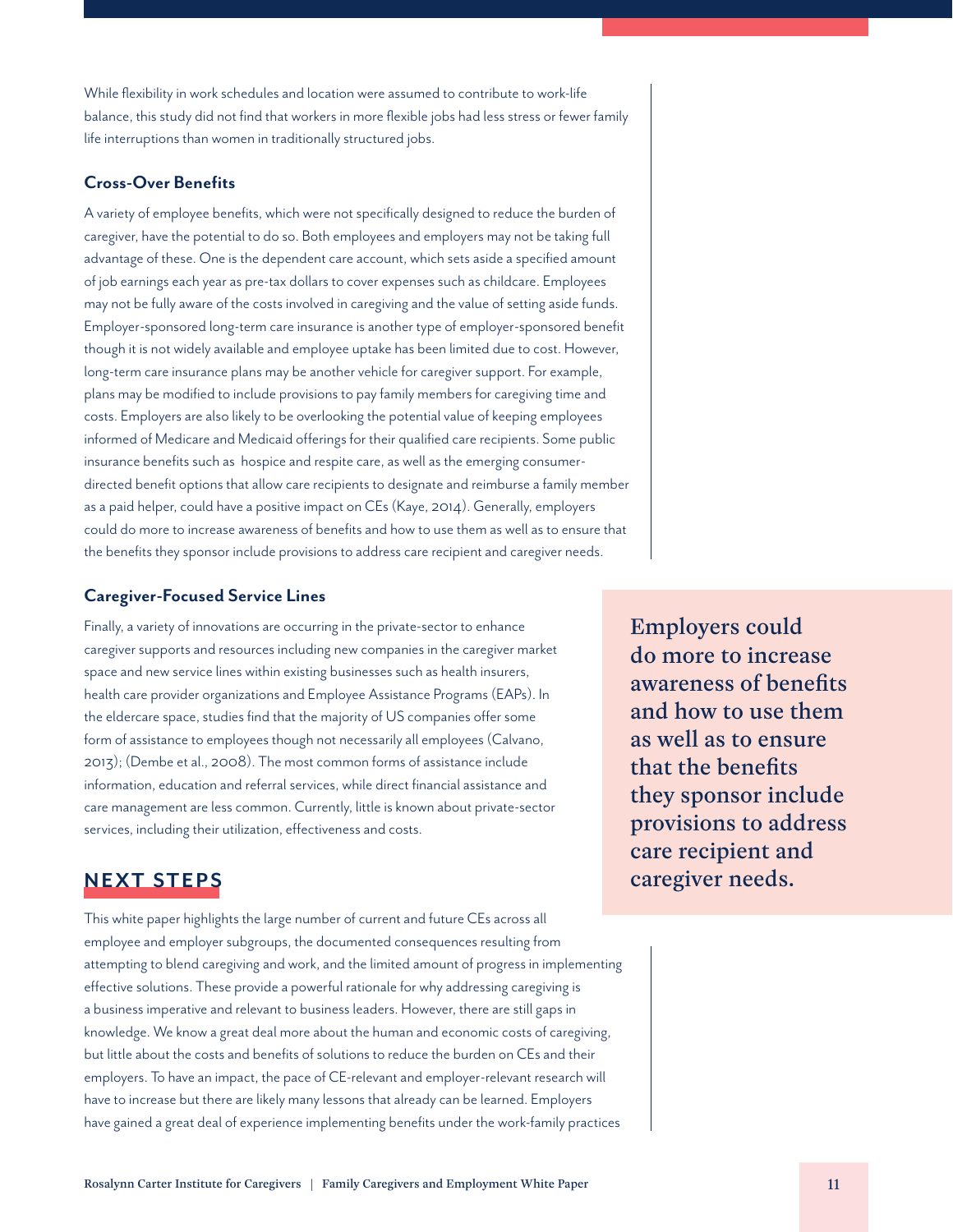umbrella and some have already adopted caregiver support initiatives. These experiences could provide an initial basis for best practices. In addition, several actions could be taken quickly and make use of existing infrastructure. These include:

- **Adding a caregiving module** to ongoing employee surveys or as part of open enrollment that, to the degree possible, use available standardized metrics to enable more data-sharing and comparison;
- **Establishing an employee caregiving interest group**, representing a diverse range of CEs, to serve as a resource to management and other employees;
- **Taking an inventory** of existing policies and services that conceivably could apply to CEs but are scattered throughout and vetting alignment with known caregiver issues, the volume of usage and barriers to their use;
- **Engaging leadership** in showing support for CEs and reducing stigma;
- **Educating employees** and the benefits and services they now have and how to use them;
- **Educating employees about Medicare and Medicaid coverage** for care recipients, hospice and other community-based long term care services that can help lighten the load on CEs;
- **Training managers** on the issues and providing adequate back-up to help them interact effectively with CEs;
- **Working with existing health care insurers** and third-party claims processing companies to evaluate the accuracy of claims and billing and reduce errors that are financially and emotionally costly to CEs and their families;
- When preparing requests for proposals (RFPs) and contracts for service vendors such as health care insurers and providers, **requiring them to include caregiving-friendly workplace services** and mandating reporting on key performance and outcome metrics such as those presented in this report (e.g., utilization of paid leave, decreasing work hours, presenteeism and absenteeism);
- Collaborating on efforts to **identify gaps in benefits and services** and creating guidelines for a standard minimum package; and
- Collaborating on efforts to **develop standardized metrics and benchmarking reports** to facilitate comparison across employers and industries.

Employers and policymakers could also contribute their considerable influence outside of the workplace. Increased advocacy is needed to create a national caregiver database with information obtained from caregivers and employers as well as to support health care and labor sector initiatives that have the potential to help current and future CEs and their families.

Increased advocacy is needed to create a national caregiver database with information obtained from caregivers and employers as well as to support health care and labor sector initiatives that have the potential to help current and future CEs and their families.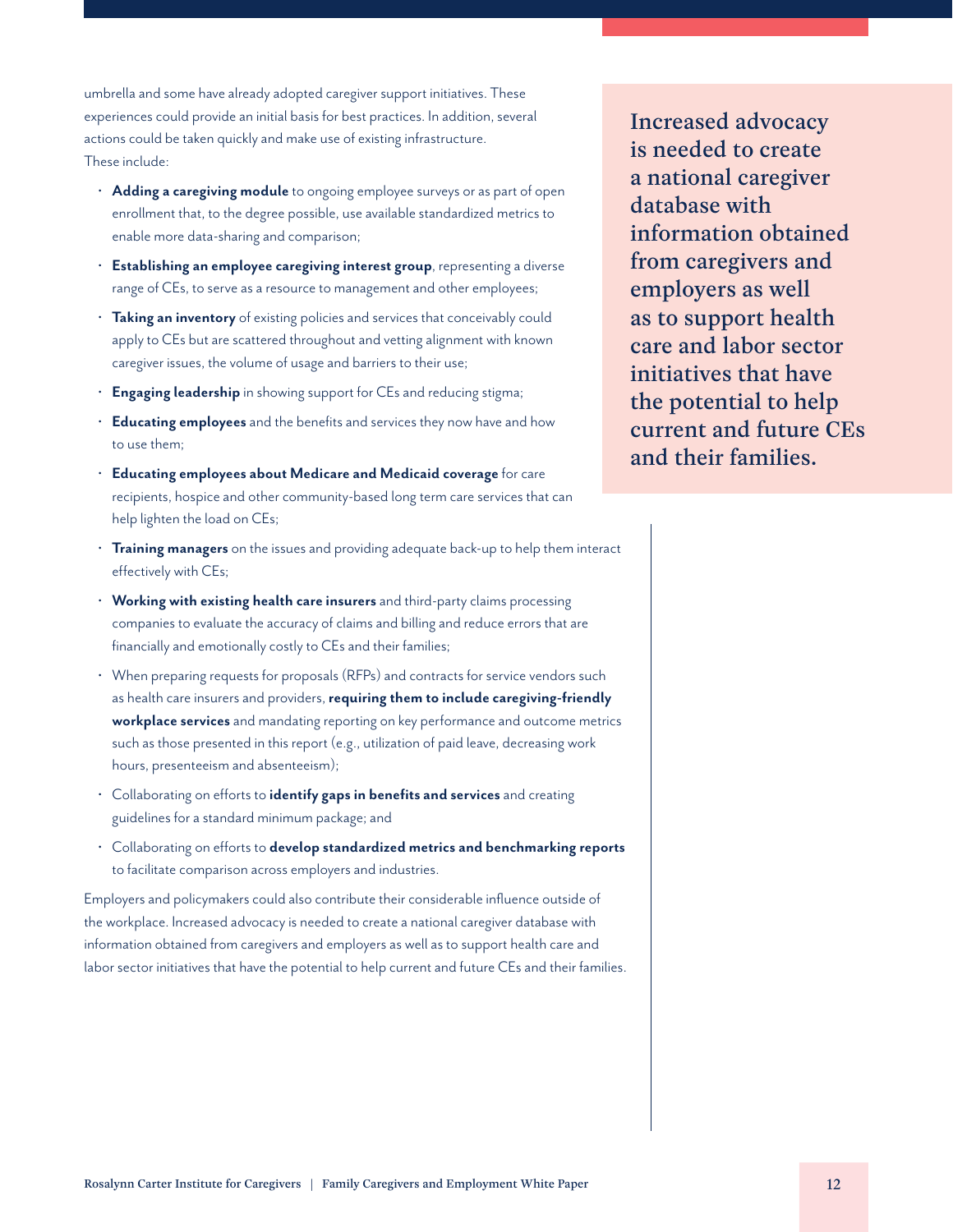# **REFERENCES CITED**

AARP & National Alliance for Caregiving. *Caregiving in the United States 2020.* Washington, DC: AARP. May 2020. [https://doi.](https://doi.org/10.26419/ppi.00103.001) [org/10.26419/ppi.00103.001](https://doi.org/10.26419/ppi.00103.001)

Bauer, J. M., & Sousa-Poza, A. (2015). Impacts of Informal Caregiving on Caregiver Employment, Health, and Family. *Journal of Population Ageing*, 8(3), 113-145. <https://doi.org/10.1007/s12062-015-9116-0>

Beauregard, T. A., & Henry, L. C. (2009). Making the Link Between Work-Life Balance Practices and Organizational Performance. *Human Resource Management Review.*, 19(1), 9-22. [https://doi.org/https://doi.org/10.1016/j.hrmr.2008.09.001](https://doi.org/https://doi.org/10.1016/j.hrmr.2008.09.001 ) 

Ben-Ishai, L., McHugh, R., & Ujvari, K. (2015). Access to unemployment insurance benefits for family caregivers: An analysis of state rules and practices. *Washington, DC: AARP Public Policy Institute*. [https://www.nelp.org/publication/access-unemployment-insurance-benefits-family](https://www.nelp.org/publication/access-unemployment-insurance-benefits-family-caregivers-analysis-s)[caregivers-analysis-state-rules-practices/](https://www.nelp.org/publication/access-unemployment-insurance-benefits-family-caregivers-analysis-s)

Body, D. (2020). *The True Cost of Caregiving; Why An Equitable Care System For Children, Adults, And Elders Is Essential To Household Financial Security*. The Aspen Institute Financial Security Program. [https://www.aspeninstitute.org/wp-content/uploads/2020/05/The-True-Cost-of-](https://www.aspeninstitute.org/wp-content/uploads/2020/05/The-True-Cost-of-Caregiving.pdf)[Caregiving.pdf](https://www.aspeninstitute.org/wp-content/uploads/2020/05/The-True-Cost-of-Caregiving.pdf)

Butrica, B. A., & Karamcheva, N. S. (2018). The impact of informal caregiving on older adults' labor supply and economic resources. Proceedings. Annual Conference on Taxation and Minutes of the Annual Meeting of the National Tax Association,

Calvano, L. (2013). Tug of War: Caring for Our Elders While Remaining Productive at Work. *Academy of Management Perspectives*, 27(3), 204-218. <https://doi.org/10.5465/amp.2012.0095>

Calvert, C. (2016). *Caregivers in the workplace: Family responsibilities discrimination litigation update 2016*. Center for WorkLife Law at UC-Hastings College of Law.<https://worklifelaw.org/publications/Caregivers-in-the-Workplace-FRD-update-2016.pdf>

Cynkar, P., & Mendes, E. (2011). *More Than One In Six American Workers Also Act As Caregivers*. Gallup. [https://news.gallup.com/](https://news.gallup.com/poll/148640/one-six-american-workers-act-caregivers.aspx) [poll/148640/one-six-american-workers-act-caregivers.aspx](https://news.gallup.com/poll/148640/one-six-american-workers-act-caregivers.aspx)

Dembe, A., Dugan, E., Mutschler, P., & Piktialis, D. (2008). Employer perceptions of elder care assistance programs. *Journal of Workplace Behavioral Health*, 23(4), 359-379. [https://doi.org/10.1080/15555240802540012](https://doi.org/10.1080/15555240802540012 ) 

Ding, R., Dardas, A., Wang, L., & Williams, A. (2020). Evaluation of a Caregiver-Friendly Workplace Program Intervention on the Health of Full-Time Caregiver Employees: A Time Series Analysis of Intervention Effects. *Journal of Occupational and Environmental Medicine*, 62(10), e548-e558. [https://doi.org/10.1097/JOM.0000000000001980](https://doi.org/10.1097/JOM.0000000000001980 ) 

Feinberg, L. (2013). Keeping up with the times: Supporting family caregivers with workplace leave policies. *Washington, DC: AARP*. [https://](https://www.aarp.org/home-family/caregiving/info-06-2013/supporting-family-caregivers-with-workplace) [www.aarp.org/home-family/caregiving/info-06-2013/supporting-family-caregivers-with-workplace-leave-policies-AARP-ppi-ltc.html](https://www.aarp.org/home-family/caregiving/info-06-2013/supporting-family-caregivers-with-workplace) 

Feinberg, L., Reinhard, S. C., Houser, A., & Choula, R. (2011). Valuing the Invaluable: 2011 Update, The Growing Contributions and Costs of Family Caregiving. *Washington, DC: AARP Public Policy Institute*. [https://assets.aarp.org/rgcenter/ppi/ltc/i51-caregiving.pdf](https://assets.aarp.org/rgcenter/ppi/ltc/i51-caregiving.pdf ) 

Fuller, J. B., & Raman, M. (2019). The Caring Company. *Harvard Business School*. [https://www.hbs.edu/managing-the-future-of-work/](https://www.hbs.edu/managing-the-future-of-work/Documents/The_Caring_Company.pdf) [Documents/The\\_Caring\\_Company.pdf](https://www.hbs.edu/managing-the-future-of-work/Documents/The_Caring_Company.pdf)

Gonzales, E., Matz-Costa, C., & Morrow-Howell, N. (2015). Increasing opportunities for the productive engagement of older adults: a response to population aging. *The Gerontologist, 55*(2), 252-261. [https://doi.org/10.1093/geront/gnu176](https://doi.org/10.1093/geront/gnu176 ) 

Ireson, R., Sethi, B., & Williams, A. (2018). Availability of caregiver-friendly workplace policies (CFWPs): an international scoping review. *Health and Social Care in the Community, 26*(1), e1-e14.<https://doi.org/10.1111/hsc.12347>

Jorgensen, H., & Appelbaum, E. (2014). Expanding Federal Family and Medical Leave Coverage. *Washington, DC: Center for Economic and Policy Research*. [https://cepr.net/documents/fmla-eligibility-2014-01.pdf](https://cepr.net/documents/fmla-eligibility-2014-01.pdf ) 

Kaye, H. S. (2014). Toward a model long-term services and supports system: state policy elements. *The Gerontologist, 54*(5), 754-761. [https://](https://doi.org/10.1093/geront/gnu013 ) [doi.org/10.1093/geront/gnu013](https://doi.org/10.1093/geront/gnu013 )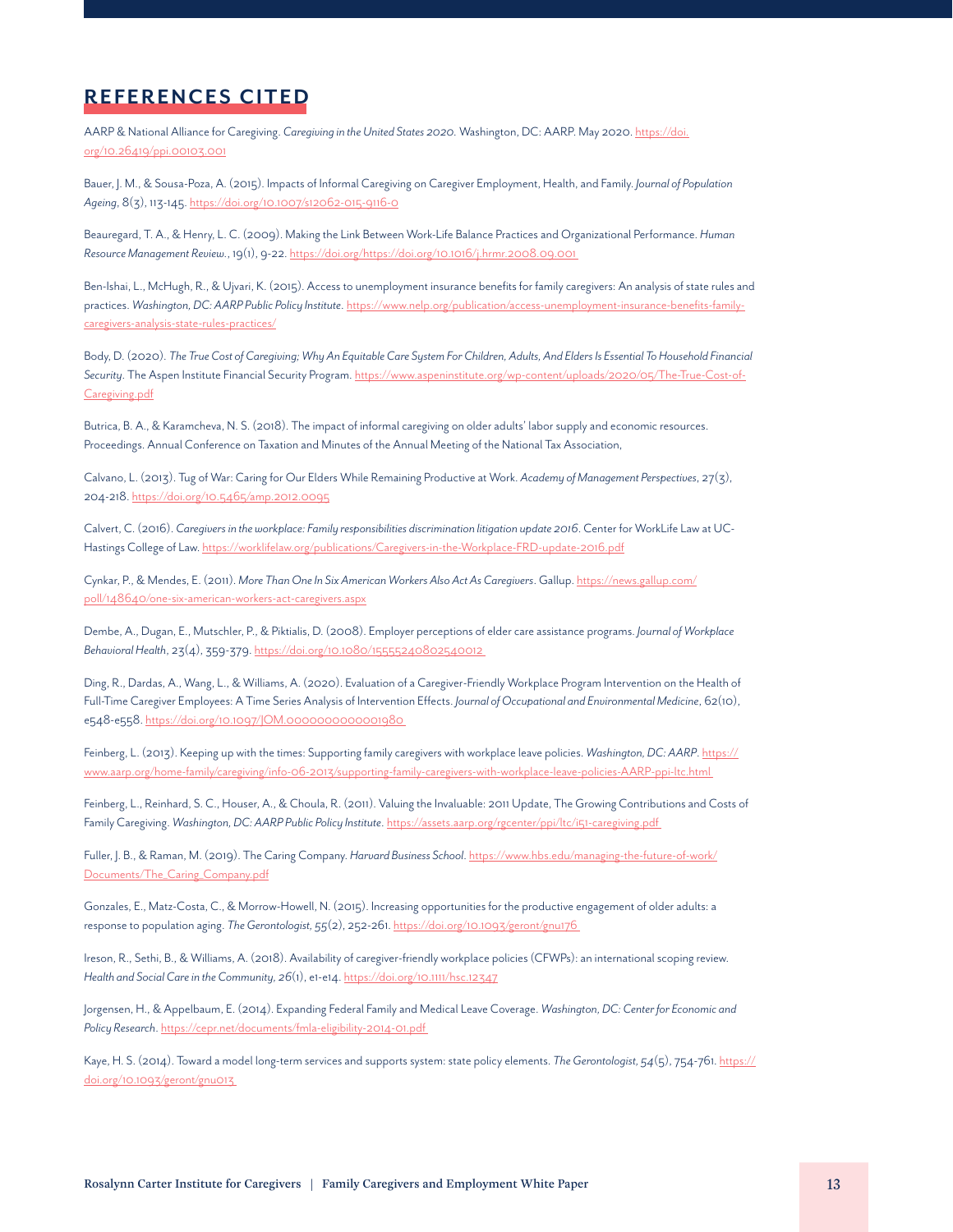Keating, N. C., Lero, D. S., Fast, J., Lucas, S. J., & Eales, J. (2013). *A Framework and Literature Review on the Economic Cost of Care*. Centre for Families, Work & Well-Being, University of Guelph. [https://acrre.ualberta.ca/acrre/wp-content/uploads/sites/49/2018/04/](https://acrre.ualberta.ca/acrre/wp-content/uploads/sites/49/2018/04/EconomicCostsofCareFrameworkLitR) [EconomicCostsofCareFrameworkLitReview2013.pdf](https://acrre.ualberta.ca/acrre/wp-content/uploads/sites/49/2018/04/EconomicCostsofCareFrameworkLitR) 

Kelly, E. L., Kossek, E. E., Hammer, L. B., Durham, M., Bray, J., Chermack, K., Murphy, L. A., & Kaskubar, D. (2008). Getting There from Here: Research on the Effects of Work-Family Initiatives on Work-Family Conflict and Business Outcomes. *The Academy of Management annals*, 2, 305-349. [https://doi.org/10.1080/19416520802211610](https://doi.org/10.1080/19416520802211610 ) 

Lerner, D., Lavelle, T. A., Adler, D., Chow, W., Chang, H., Godar, S. C., & Rogers, W. H. (2020). A Population-Based Survey of the Workplace Costs for Caregivers of Persons With Treatment-Resistant Depression Compared With Other Health Conditions. *Journal of Occupational and Environmental Medicine, 62*(9), 746-756. [https://doi.org/10.1097/JOM.0000000000001957](https://doi.org/10.1097/JOM.0000000000001957 ) 

Lilly, M. B., Laporte, A., & Coyte, P. C. (2007). Labor market work and home care's unpaid caregivers: a systematic review of labor force participation rates, predictors of labor market withdrawal, and hours of work. *The Milbank Quarterly, 85*(4), 641-690. [https://doi.org/https://](https://doi.org/https://doi.org/10.1111/j.1468-0009.2007.00504.x ) [doi.org/10.1111/j.1468-0009.2007.00504.x](https://doi.org/https://doi.org/10.1111/j.1468-0009.2007.00504.x ) 

Mas, A., & Pallais, A. (2020). Alternative Work Arrangements. *Annual Review of Economics, 12*(1), 631-658. [https://doi.org/10.1146/annurev](https://doi.org/10.1146/annurev-economics-022020-032512 )[economics-022020-032512](https://doi.org/10.1146/annurev-economics-022020-032512 ) 

Matos, K., Galinsky, E., & Bond, J. (2016). National Study of Employers. *Society for Human Resource Management*. [https://www.shrm.org/](https://www.shrm.org/hr-today/trends-and-forecasting/research-and-surveys/Documents/National%20Study) [hr-today/trends-and-forecasting/research-and-surveys/Documents/National%20Study%20of%20Employers.pdf](https://www.shrm.org/hr-today/trends-and-forecasting/research-and-surveys/Documents/National%20Study)

Mudrazija, S., & Johnson, R. (2020). *Economic Impacts of Programs to Support Caregivers.*

National Academies of Sciences, Engineering, & Medicine. (2016). *Families Caring for an Aging America*. Washington, DC: The National Academies Press. [https://doi.org/doi:10.17226/23606](https://doi.org/doi:10.17226/23606 ) 

National Partnership for Woman & Families. (2019). *Paid Leave Works: Evidence from State Programs*. [https://www.nationalpartnership.org/](https://www.nationalpartnership.org/our-work/resources/economic-justice/paid-leave/paid-leave-works-) [our-work/resources/economic-justice/paid-leave/paid-leave-works-evidence-from-state-programs.pdf](https://www.nationalpartnership.org/our-work/resources/economic-justice/paid-leave/paid-leave-works-)

Reinhard, S. C., Levine, C., & Samis, S. (2014). Family caregivers providing complex chronic care to their spouses. *Washington, DC: AARP Public Policy Institute*. [https://www.aarp.org/content/dam/aarp/research/public\\_policy\\_institute/health/2014/family-caregivers-providing](https://www.aarp.org/content/dam/aarp/research/public_policy_institute/health/2014/family-caregivers)[complex-chronic-care-spouses-AARP-ppi-health.pdf](https://www.aarp.org/content/dam/aarp/research/public_policy_institute/health/2014/family-caregivers) 

Silver, B. E., Mederer, H., & Djurdjevic, E. (2016). Launching the Rhode Island Temporary Caregiver Insurance Program (TCI): Employee Experiences One Year Later. *United States Department of Labor Women's Bureau*, 5-67. [https://web.uri.edu/ssirep/files/RI-Paid-Leave-Final-](https://web.uri.edu/ssirep/files/RI-Paid-Leave-Final-Report-April-2016.pdf )[Report-April-2016.pdf](https://web.uri.edu/ssirep/files/RI-Paid-Leave-Final-Report-April-2016.pdf ) 

United States Bureau of Labor Statistics. (2019a). *Employment Situation News Release. USDL-19-0360*. United States Department of Labor. [https://www.bls.gov/news.release/archives/empsit\\_03082019.htm](https://www.bls.gov/news.release/archives/empsit_03082019.htm)

United States Bureau of Labor Statistics. (2019b). *Labor Force Characteristics By Race and Ethnicity, 2018*. United States Department of Labor. <https://www.bls.gov/opub/reports/race-and-ethnicity/2018/pdf/home.pdf>

United States Bureau of Labor Statistics. (2019c). *Unpaid Eldercare In The United States — 2017-2018 Data From The American Time Use Survey; USDL-19-2051*. United States Department of Labor. <https://www.bls.gov/news.release/pdf/elcare.pdf>

United States Bureau of Labor Statistics. (2020). *Labor Force Share, by Age Group, 1998, 2008, 2018, and Projected 2028.* United States Department of Labor. <https://www.bls.gov/emp/graphics/2019/labor-force-share-by-age-group.htm>

United States Department of Labor Statistics. (2021). *Labor force statistics from the Current Population Survey*. United States Department of Labor.<https://www.bls.gov/cps/cpsaat11b.htm>

United States Equal Employment Opportunity Commission. (2009). *Employer Best Practices for Workers with Caregiving Responsibilities. Title VII, 29 CFR Part 1604*. United States Equal Employment Opportunity Commission. [https://www.eeoc.gov/laws/guidance/employer-best](https://www.eeoc.gov/laws/guidance/employer-best-practices-workers-caregiving-responsibilities)[practices-workers-caregiving-responsibilities](https://www.eeoc.gov/laws/guidance/employer-best-practices-workers-caregiving-responsibilities)

Van Giezen, R. W. (2013). Paid Leave In Private Industry Over The Past 20 Years. *Journal of Health Economics*. [https://doi.org/10.1016/j.](https://doi.org/10.1016/j.jhealeco.2012.10.006) [jhealeco.2012.10.006](https://doi.org/10.1016/j.jhealeco.2012.10.006)